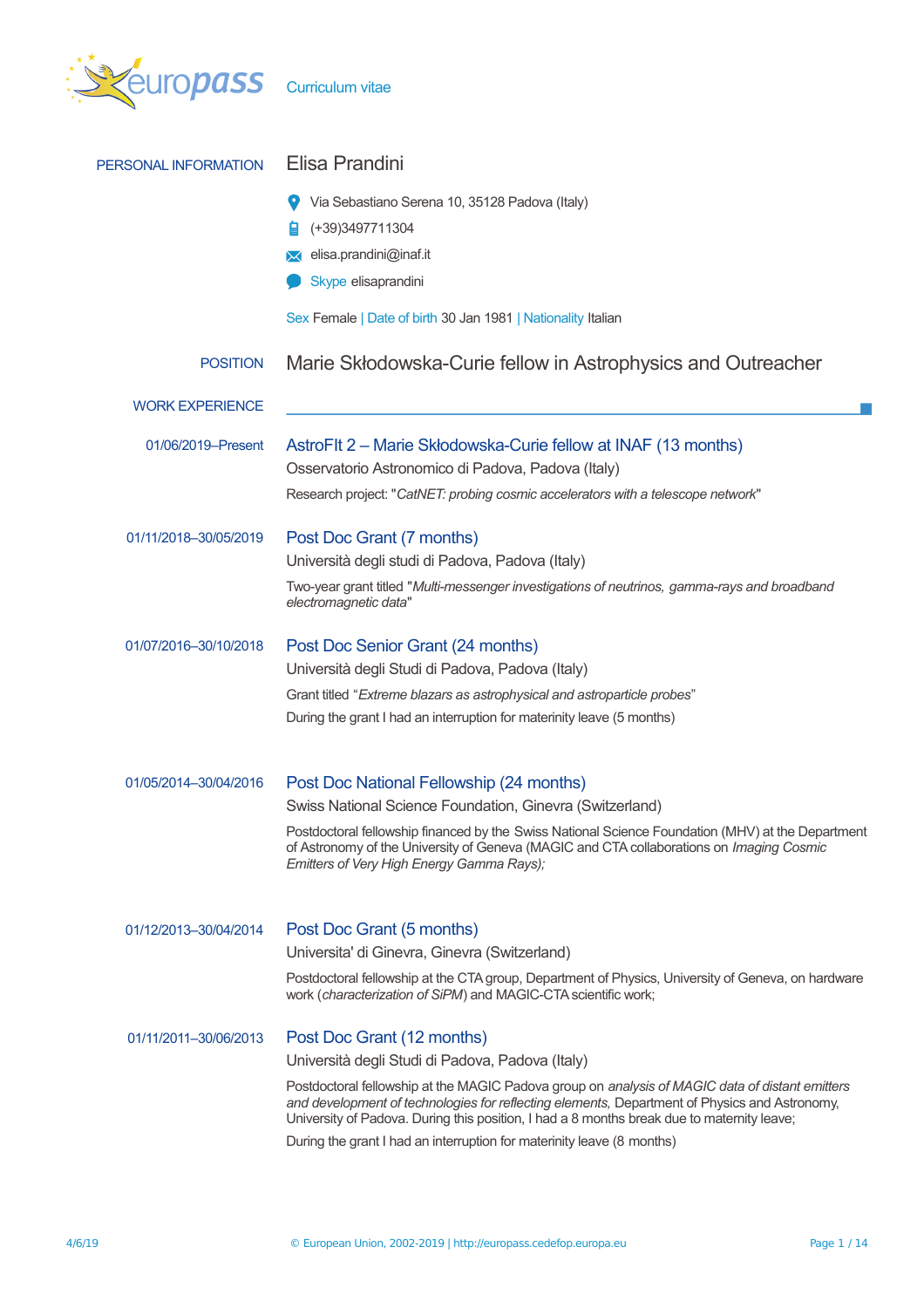

## **Curriculum vitae Elisa Prandini**

| 15/02/2011-15/08/2011         | Fellowship (6 months)<br>Università degli studi di Padova, Padova (Italy)                                                                                                                                                                                 |                |                    |                   |                |  |
|-------------------------------|-----------------------------------------------------------------------------------------------------------------------------------------------------------------------------------------------------------------------------------------------------------|----------------|--------------------|-------------------|----------------|--|
|                               | Fellowship on 'Characterization of the Compton peak in uncertain redshifts AGNs', Physics<br>Department.                                                                                                                                                  |                |                    |                   |                |  |
| 01/04/2007-31/12/2007         | Fellowship (9 months)                                                                                                                                                                                                                                     |                |                    |                   |                |  |
|                               | Università degli studi di Padova, Padova (Italy)                                                                                                                                                                                                          |                |                    |                   |                |  |
|                               | Fellowship on "Selection and analysis of gamma ray events from VHE sources at large redshift with<br>the MAGIC Telescope", Physics Department.                                                                                                            |                |                    |                   |                |  |
| 01/10/2006-31/03/2007         | National Fellowhisp (6 months)<br>I.N.F.N., Padova (Italy)                                                                                                                                                                                                |                |                    |                   |                |  |
|                               | Research grant financed by I.N.F.N. (national selection). Place of work: INFN Sezione di Padova<br>(Padova U.).                                                                                                                                           |                |                    |                   |                |  |
| 01/07/2006-30/09/2006         | Fellowhship (3 months)                                                                                                                                                                                                                                    |                |                    |                   |                |  |
|                               | Università degli Studi di Padova, Padova (Italy)                                                                                                                                                                                                          |                |                    |                   |                |  |
|                               | Borsa di studio sul tema "Selection and analysis of gamma-ray events from VHE sources at large<br>redshift with the MAGIC Telescope" svolta presso il Dipartimento di Fisica.                                                                             |                |                    |                   |                |  |
| <b>EDUCATION AND TRAINING</b> |                                                                                                                                                                                                                                                           |                |                    |                   |                |  |
| 01/01/2008-31/12/2010         | <b>PhD</b> in Physics                                                                                                                                                                                                                                     |                |                    |                   |                |  |
|                               | Università degli Studi di Padova, Padova (Italy)                                                                                                                                                                                                          |                |                    |                   |                |  |
|                               | I carried out the "Scuola di Dottorato in Fisica" (Ph.D. school in Physics) at the Physics Department<br>"G. Galilei" of the University of Padova under the supervision of Prof. Mose' Mariotti, at that time<br>spokesperson of the MAGIC Collaboration. |                |                    |                   |                |  |
|                               | On March the 16 <sup>th</sup> 2011 I successfully defended my PhD Thesis, titled "TeV observations of Blazars<br>and constraints on their redshifts: a detailed study of PG 1553+113 and PKS 1424+240 with MAGIC"                                         |                |                    |                   |                |  |
|                               | Laurea Magistrale in Fisica specializzazione Astrofisica e Fisica<br>dello Spazio (110/110)                                                                                                                                                               |                |                    |                   |                |  |
|                               | Università degli studi di Padova, Padova                                                                                                                                                                                                                  |                |                    |                   |                |  |
| 1995-2000                     | <b>Diploma Liceo Scientifico</b>                                                                                                                                                                                                                          |                |                    |                   |                |  |
|                               | Liceo Scientifico Galileo Galilei, Mantova (Italy)                                                                                                                                                                                                        |                |                    |                   |                |  |
|                               | Final Grade: 90/100                                                                                                                                                                                                                                       |                |                    |                   |                |  |
| 26/02/2015-06/03/2015         | Certificate of attendance of the Instructional Skills Workshop<br>Teaching Support Center - UniGE, Geneva (Switzerland)                                                                                                                                   |                |                    |                   |                |  |
| <b>PERSONAL SKILLS</b>        |                                                                                                                                                                                                                                                           |                |                    |                   |                |  |
|                               |                                                                                                                                                                                                                                                           |                |                    |                   |                |  |
| Mother tongue(s)              | Italian                                                                                                                                                                                                                                                   |                |                    |                   |                |  |
| Foreign language(s)           | <b>UNDERSTANDING</b>                                                                                                                                                                                                                                      |                | <b>SPEAKING</b>    |                   | <b>WRITING</b> |  |
|                               | Listening                                                                                                                                                                                                                                                 | Reading        | Spoken interaction | Spoken production |                |  |
| English                       | C <sub>1</sub>                                                                                                                                                                                                                                            | C <sub>1</sub> | C <sub>1</sub>     | C <sub>1</sub>    | C <sub>1</sub> |  |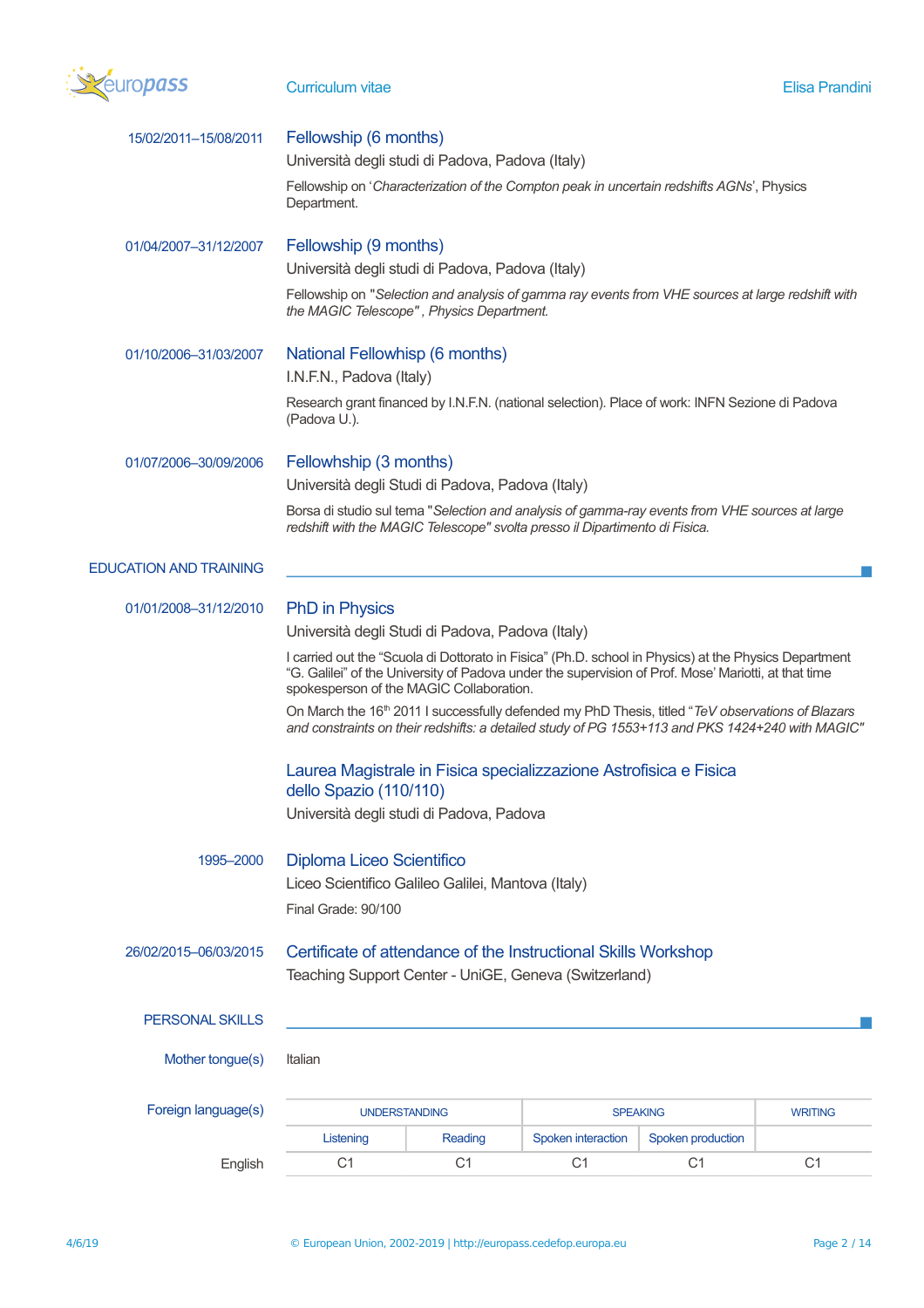

# **Curriculum vitae Elisa Prandini**

| French                             | B <sub>2</sub>                                                                                                                                                                                                                                                                                 | <b>B2</b>                         | <b>B2</b>           | B <sub>2</sub>                                                                                                                                                                                                                                                                                       | <b>B1</b>           |  |  |
|------------------------------------|------------------------------------------------------------------------------------------------------------------------------------------------------------------------------------------------------------------------------------------------------------------------------------------------|-----------------------------------|---------------------|------------------------------------------------------------------------------------------------------------------------------------------------------------------------------------------------------------------------------------------------------------------------------------------------------|---------------------|--|--|
| Spanish                            | A2                                                                                                                                                                                                                                                                                             | A2                                | A2                  | A2                                                                                                                                                                                                                                                                                                   | A2                  |  |  |
|                                    | Levels: A1 and A2: Basic user - B1 and B2: Independent user - C1 and C2: Proficient user<br>Common European Framework of Reference for Languages                                                                                                                                               |                                   |                     |                                                                                                                                                                                                                                                                                                      |                     |  |  |
| <b>Communication skills</b>        |                                                                                                                                                                                                                                                                                                |                                   |                     | Very good communication skills gained in several years of daily exchanges with other scientists,<br>participation to conferences, and tutoring/teaching. My involvement in a large number of outreach<br>activities (with kids, students, and amateur astronomers) helped me improving these skills. |                     |  |  |
| Organisational / managerial skills | Leadership: I have been coordinator of a team of more than 50 people within the MAGIC<br>Collaboration. I am coordinator of a working group within the INFN community (physics). Also, I<br>was Deputy coordinator of the MAGIC Operation, Data Quality Control and Safety.                    |                                   |                     |                                                                                                                                                                                                                                                                                                      |                     |  |  |
|                                    | ■ Organisational skills: I have collaborated to the organization of several conferences. Also, I have<br>just been for the second time chair of an international conference.                                                                                                                   |                                   |                     |                                                                                                                                                                                                                                                                                                      |                     |  |  |
|                                    | Team-leading skills: since my PhD, I have been Principal Investigator of observational programs<br>within the MAGIC Collaboration. I have successfully coordinated small groups of people with<br>different skills in order to analyse and publish different kind of data and interprete them. |                                   |                     |                                                                                                                                                                                                                                                                                                      |                     |  |  |
| Job-related skills                 |                                                                                                                                                                                                                                                                                                |                                   |                     |                                                                                                                                                                                                                                                                                                      |                     |  |  |
|                                    | Data analysis and interpretation                                                                                                                                                                                                                                                               |                                   |                     |                                                                                                                                                                                                                                                                                                      |                     |  |  |
|                                    | ■ TeV data analysis: MAGIC data analysis                                                                                                                                                                                                                                                       |                                   |                     |                                                                                                                                                                                                                                                                                                      |                     |  |  |
|                                    | X-ray data analysis: XRT and NuSTAR data analysis                                                                                                                                                                                                                                              |                                   |                     |                                                                                                                                                                                                                                                                                                      |                     |  |  |
|                                    | Correlation studies                                                                                                                                                                                                                                                                            |                                   |                     |                                                                                                                                                                                                                                                                                                      |                     |  |  |
|                                    | Periodicity studies                                                                                                                                                                                                                                                                            |                                   |                     |                                                                                                                                                                                                                                                                                                      |                     |  |  |
|                                    | ■ Spectroscopic studies                                                                                                                                                                                                                                                                        |                                   |                     |                                                                                                                                                                                                                                                                                                      |                     |  |  |
|                                    | <b>Observational Campaigns</b>                                                                                                                                                                                                                                                                 |                                   |                     |                                                                                                                                                                                                                                                                                                      |                     |  |  |
|                                    | ■ Multi-wavelenght/multi-messenger astronomy: organisation and coordination of multi-experiment                                                                                                                                                                                                |                                   |                     |                                                                                                                                                                                                                                                                                                      |                     |  |  |
|                                    | observational campaigns                                                                                                                                                                                                                                                                        |                                   |                     |                                                                                                                                                                                                                                                                                                      |                     |  |  |
|                                    | <b>Mentoring</b>                                                                                                                                                                                                                                                                               |                                   |                     |                                                                                                                                                                                                                                                                                                      |                     |  |  |
|                                    | I have been co-supervisor of several diploma student and two PhD students                                                                                                                                                                                                                      |                                   |                     |                                                                                                                                                                                                                                                                                                      |                     |  |  |
| <b>Digital skills</b>              | <b>SELF-ASSESSMENT</b>                                                                                                                                                                                                                                                                         |                                   |                     |                                                                                                                                                                                                                                                                                                      |                     |  |  |
|                                    | Information<br>processing                                                                                                                                                                                                                                                                      | Communication                     | Content<br>creation | <b>Safety</b>                                                                                                                                                                                                                                                                                        | Problem-<br>solving |  |  |
|                                    | Proficient user                                                                                                                                                                                                                                                                                | Proficient user                   | Proficient user     | Independent user                                                                                                                                                                                                                                                                                     | Independent user    |  |  |
|                                    | Digital skills - Self-assessment grid                                                                                                                                                                                                                                                          |                                   |                     |                                                                                                                                                                                                                                                                                                      |                     |  |  |
|                                    |                                                                                                                                                                                                                                                                                                |                                   |                     |                                                                                                                                                                                                                                                                                                      |                     |  |  |
| <b>Other skills</b>                | telescopes site)                                                                                                                                                                                                                                                                               |                                   |                     | ■ Certified in providing first aid and using the defribillator: mandatory to work at the MAGIC                                                                                                                                                                                                       |                     |  |  |
| <b>ADDITIONAL INFORMATION</b>      |                                                                                                                                                                                                                                                                                                |                                   |                     |                                                                                                                                                                                                                                                                                                      |                     |  |  |
| <b>Certifications</b>              | National Academic Qualification as Associate Professor in physics (02/A1): from 25.07.2017 to<br>25.07.2023                                                                                                                                                                                    |                                   |                     |                                                                                                                                                                                                                                                                                                      |                     |  |  |
|                                    |                                                                                                                                                                                                                                                                                                | Teaching Support Center of UniGE. |                     | Attendance of the Instructional Skills Workshop (26/02, 04-05/03 2015, Geneva) organised by                                                                                                                                                                                                          |                     |  |  |
| <b>Research Interests</b>          |                                                                                                                                                                                                                                                                                                |                                   |                     | Extragalactic accelerators; Active Galactic Nuclei; Observational Relativistic Astrophysics; Multi-<br>messenger/Multi-wavelength observations; Very High Energy emission; X-ray emission; The blazar                                                                                                |                     |  |  |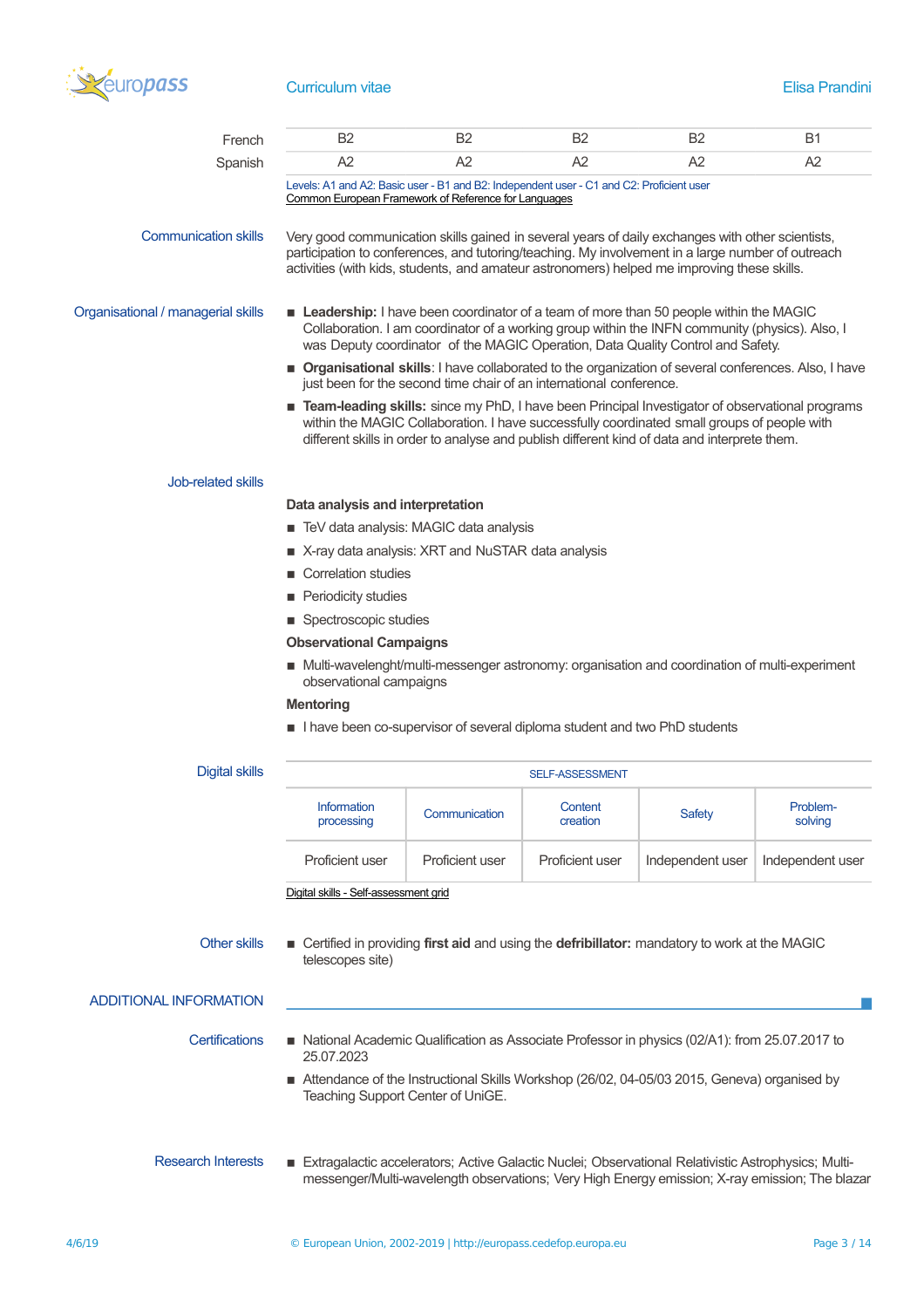

sequence; Active Galaxies Evolution; non-thermal processes

### Prizes and Grants **2016-2018**

Grant from the Padova University for the research project "*Extreme blazars as astrophysical and astro-particle probes*" (full salary)

#### **2015**

Grants for the organisation of the conference: "Searching for the Sources of Galactic Cosmic Rays", held in Geneva (Switzerland), 21-23 January 2015. Grants were awarded by: Societè Academique de Gènéve (SAG), Swiss National Foundation (SNF), and Commission administrative Universitè de Gènéve (COMAD);

### **2014-2016**

Grant from the Swiss National Foundation (SNF) for the research project "*Imaging Cosmic Emitters of Very High-Energy Gamma Rays*" (National selection, full salary and research costs);

### **2010**

Second prize at the National Congress of the Italian Physics Society for the best talk of the session "*Astrophysics and Cosmic Physics*";

### **2008**

MAGIC Prize for the "*discovery of a VHE gamma ray signal from the source 3C279*".

### **2006**

6 months I.N.F.N. national scholarship (National selection).

### International Collaboration **Memberships**

**2005 - now** Full member of the MAGIC Collaboration. Extragalactic physics and software working groups.

- **2009 now** Full member of the Cherenkov Telescope Array (CTA) consortium. Extragalactic physics working group
- **2016 now** Supporter of an MeV-GeV satellite borne gamma-ray instrument dubbed *e*-*ASTROGAM* (arXiv:1711.01265)
- **2017 now** Member of the Large Size Telescope project. Science working group.
- **2018 now** Member of the Southern Gamma-ray Survey Observatory (SGSO) alliance. White book in preparation. Science working group.
- 2013 2016 Member of the Small Size Telescope -1Mirror team. Calibration and Science working groups.

### Organization of Conferences 2019

**Organiser and chair** of the international conference *eXtreme19*, 22-25 January 2019 (Padova). Website: <https://agenda.infn.it/event/15975/>

#### 2018

**Member of the LOC** for the *Revisiting narrow-line Seyfert 1 galaxies and their place in the Universe* Conference (Padova).Website: <https://indico.ict.inaf.it/event/543/>

### 2017

**Member of the LOC** for the *Quasars at all cosmic epochs* conference (Padova). Website: <https://indico.ict.inaf.it/event/338/>

#### 2016

**Member of the LOC** for the *TeVPa* conference (Geneva). Website: <https://indico.cern.ch/event/469963/>

#### 2015

**Member of the LOC** for the T*exas Symposium on Relativistic Astrophysics*, co-chair of the session 'Gamma rays'.

Website: <https://indico.cern.ch/event/336103/>

**Organiser and chair** of the 2nd SuGAR workshop (*Searching for the Sources of Galactic Cosmic Rays*), Geneva, 21-23 January 2015.

Website: <https://indico.cern.ch/event/332221/>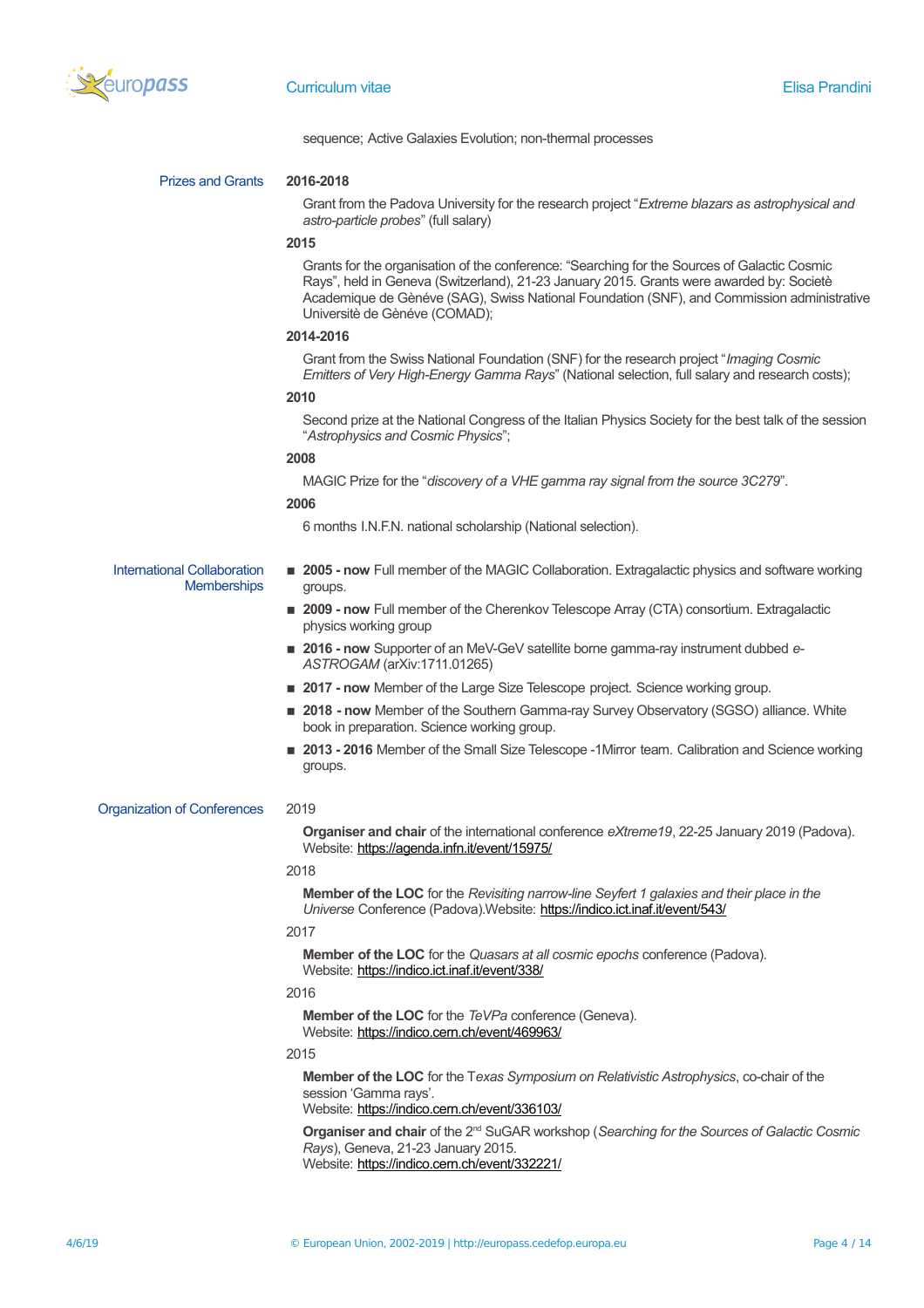

|                                    | 2008<br><b>Member of the LOC</b> for the 'Fourth General Meeting On the way towards the future ground-based<br>gamma-ray observatory CTA', Padova.<br>Website: https://agenda.infn.it/event/803/ |
|------------------------------------|--------------------------------------------------------------------------------------------------------------------------------------------------------------------------------------------------|
| <b>Scientific Responsibilities</b> | 2018.04 - now: Convener of the physics working group of CTA-INFN<br>■ 2014.11 - 2018.07: Convener of the extragalactic working group of the MAGIC experiment                                     |
|                                    | 2014.12 - 2015.09: Responsible for the Camera Calibration of the single mirror small size<br>telescopes of CTA                                                                                   |
|                                    | ■ 2014.05 - 2015.11: Deputy coordinator of the MAGIC Operation, Data Quality Control and<br><b>Safety</b>                                                                                        |
|                                    | ■ 2012.04 - 2012.09: Deputy convener in the Active Galactic Nuclei group of MAGIC                                                                                                                |
|                                    | 2008 - 2015: Data taking shifts at the MAGIC telescope site in La Palma:                                                                                                                         |
|                                    | $\Box$ 4 weeks in June 2008, with the role of <b>operator</b> (limited responsibility);                                                                                                          |
|                                    | $\Box$ 3 weeks in May 2010 + 10 days in April 2015 deputy shift leader (co-responsibility of the<br>instrument and the security on site)                                                         |
|                                    | 2009 and 2010: Responsible in situ for the project <b>MAGIC Outreach</b>                                                                                                                         |
| <b>Other Responsibilities</b>      | 2018 - Tribunal member of the PhD candidate Mireia Nievas Rosillo, Universidad Complutense<br>de Madrid;                                                                                         |
|                                    | 2015 - Tribunal member of the PhD candidate Paolo Da Vela at the Physics Department, Siena<br>University;                                                                                        |
|                                    | $\blacksquare$ 2013 - Referee for A&A                                                                                                                                                            |
|                                    | 2011/10 - 2012/11 - In charge of the maintenance of the Padova computing system;                                                                                                                 |
|                                    | ■ 2011/04 - 2012/04 - Organiser of the cycle of seminars Friday Lunch with Astro-Particles (FLAP,<br>http://www.pd.infn.it/flap/);                                                               |
|                                    | ■ 2010 - Representative of the Padova PhD students;                                                                                                                                              |
|                                    | 2009, 2010, and 2014 - Flare advocate for the AGN group, as MAGIC data analysis expert;                                                                                                          |
| <b>Teaching and Tutoring</b>       | 2018                                                                                                                                                                                             |
|                                    | <b>Professor assistant with contract of Physics, agrarian course 1<sup>st</sup> year, Padova (20 hours);</b>                                                                                     |
|                                    | Lecturer at the Heraeus Summer School (teachers and teacher students, research astronomers<br>and astronomy students from Germany and Italy), Padova, Italy                                      |
|                                    | Lecturer at the NEON Ph.D Summer School, Asiago, Italy                                                                                                                                           |
|                                    | Scientific tutor for thee secondary school students ('alternanza scuola lavoro') for the realisation of<br>the conference eXtreme19 poster and logo;                                             |
|                                    | 2012                                                                                                                                                                                             |
|                                    | ■ Professor assistant with contract of Physics, agrarian course 1 <sup>st</sup> year, Padova (20 hours);                                                                                         |
|                                    | 2011                                                                                                                                                                                             |
|                                    | Lecturer at Ph.D School MAPSES, Lecce, Italy;                                                                                                                                                    |
|                                    | Lecturer at MeraTeV PhD School, Merate (Milan), Italy                                                                                                                                            |

- $\blacksquare$  Professor assistant with contract of Laboratory of Optics, physics course 3<sup>rd</sup> year, Padova (50 hours);
- **Professor assistant with contract of Laboratory of Dynamics, engineering course, Padova;**
- **2010**

■ Scientific tutor for the MAGIC Outreach project in La Palma (10 days in August);

- **2009**
- Professor assistant with contract of Laboratory of Dynamics, engineering course, Padova;
- **EXECTED Scientific tutor at the MAGIC Outreach project in La Palma (9 days in August);**
- **Professor at summer courses of Experimental physics for secondary school students, Padova;**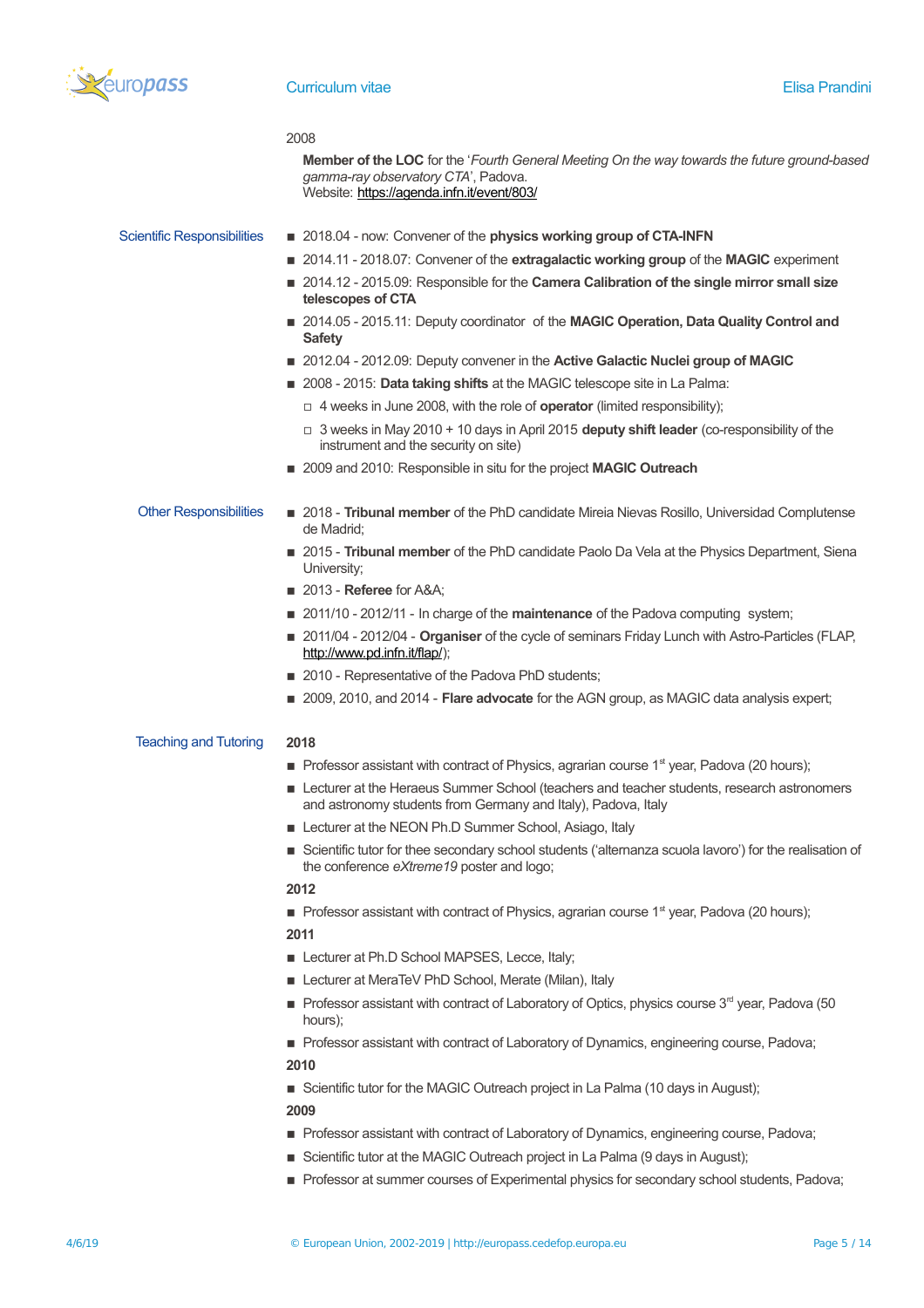

#### **2007**

**Professor assistant with contract of Laboratory of Dynamics, engineering course, Padova.** 

- Advising at the Padova University **2016/2019** Co-supervisor of Luca Foffano (Ph.D. Student, MAGIC);
	- 2013 Co-supervisor of Giovanni Ceribella (Bachelor's Student);
	- 2012 Co-supervisor of Stefano Vecchio and Alice Borghese (Bachelor's Students);
	- 2010/2012 Co-supervisor of Cornelia Schultz (Ph.D. Student, MAGIC);
	- **2011** Co-supervisor of Francesco Valentino (Bachelor's Student, empirical work on blazars spectra).

#### Oral presentations in International **Conferences** ■ Invited Talk '*MAGIC extragalactic highlights from a MeV perspective*', [12th Integral Conference](https://www.astro.unige.ch/integral2019/conference-program), Geneva, 11-15 February 2019;

- **Talk** '*Extreme blazar hunting with MAGIC*', MAGIC 15y Symposium, La Palma, 27-29 June 2018;
- **Talk** '*MAGIC blazars in a multi-wavelength context*', Half a century of blazar and beyond, Turin, 11- 15 June 2018;
- Invited talk '*MAGIC* and CTA looking for VHE gamma rays in a Multi-wavelength & Multi-*Messenger Context'*, SuGAR - Searching for the sources of the galactic and extragalactic cosmic rays, Solvay workshop, Bruxelles, 23-26 January 2018;
- **Talk** '*The MAGIC perspective on extreme blazars'*, Texas Symposium for relativistic astrophysics, Cape Town, 5-9 December 2017;
- **Invited review talk** '*Highlights from TeV extragalactic sources*', Rencontres de Moriond 2017 VHE Phenomena in the Universe - La Thuile 18 - 25 March 2017;
- **Invited talk** '*Thirteen years of MAGIC*', Congresso SIF, Trento, 11-15 September 2017;
- **Talk** '*The extragalactic gamma-ray sky seen by MAGIC'*, Swiss Physical Society Annual Meeting, Friburg, 30 June 2014;
- **Talk '***SiPM parameters measured by UniGE group'*, 2nd SiPM Advanced Workshop, Geneva, 24- 26 March 2014;
- Invited talk '*Highlight results from the MAGIC telescopes'*, Incontri di Fisica delle Alte Energie, Ferrara, 11-13 April 2012;
- **Talk** '*The other side of the coin: the CIB as seen by VHE Blazars'*, Astrophysics from the Radio to the Sub-Millimeter. Planck and other Experiments in Temperature and Polarization, Bologna, 13-17 February 2012;
- Invited talk '*Highlight results from the MAGIC telescopes'*, From neutrino to multi-messenger astronomy: status and perspectives, Marseille, 4-6 April 2011;
- **Talk** '*TeV blazars and their distance'*, Cosmic Radiation Field, Hamburg, 10-12 November 2010;
- **Talk** '*Constraining blazars distances with combined Fermi and TeV data: an empirical approach'*, 8<sup>th</sup> SciNeGHE, Trieste, 8-10 September 2010;
- **Talk** *'Blazars distances indications from very high energy gamma rays observations', XCV* Congress of the Italian Physics Society, Bari, September 2009;
- **Talk** '*A new upper limit on the redshift of PG 1553+113 from observations with the MAGIC* Telescope', 31<sup>st</sup> International Cosmic Ray Conference, Lodz, Poland, 7-15 July 2009;
- **Talk** '*Observation of VHE gamma emission from the Active Galactic Nuclei with the MAGIC detector',* XCIII Congress of the Italian Physics Society, Pisa 24-29 September 2007.

Poster Presentations in International Conferences

- '*Faint blazars at the edge of Fermi-LAT detectability*', Half a century of blazar and beyond, Turin, 11-15 June 2018;
- '*Probing the diffuse optical-IR background with TeV blazars'*, Quasar at all cosmic epochs, Padova, 2-7 April 2017;
- '*Long-term MAGIC and multi-wavelength observations on PG 1553+113*', 6<sup>th</sup> Fermi Symposium, Washington November 2015;
- '*Investigating the VHE periodicity of PG 1553+113', 34<sup>th</sup> International Cosmic Ray Conference. The* Hague 29 July - 6 August 2015;
- '*Study of hadron and gamma-ray acceptance of the MAGIC telescopes', 34<sup>th</sup> International Cosmic*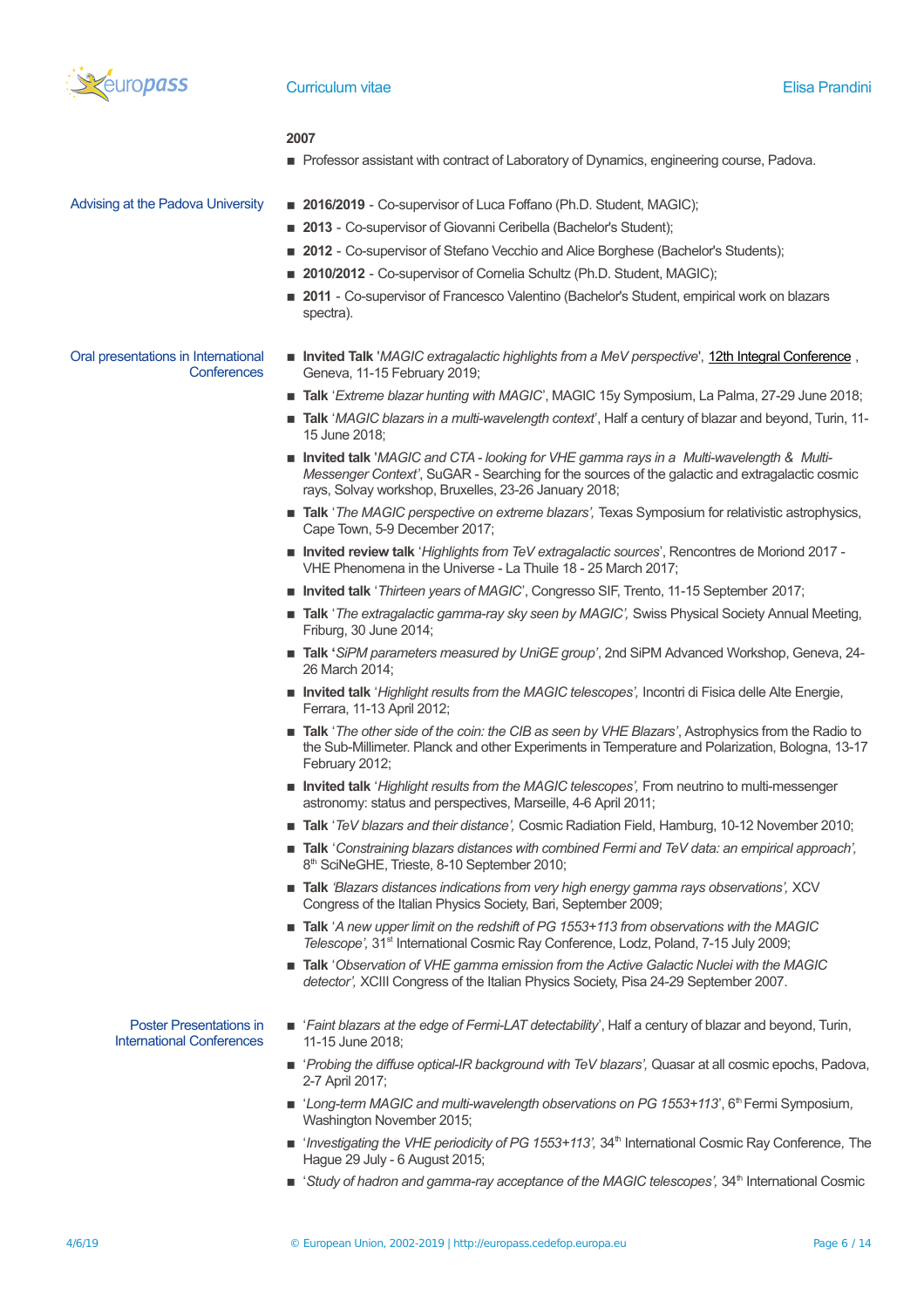

Ray Conference*,* The Hague 29 July - 6 August 2015;

- 'Camera calibration strategy of the SST-1M prototype of the Cherenkov Telescope Array', 34<sup>th</sup> International Cosmic Ray Conference*,* The Hague 29 July - 6 August 2015;
- '*The CTA Single Mirror Small Size Telescopes project'*, SWAPS 2014, Geneva 11-14 June 2014
- *Constraining blazars distances with combined GeV and TeV data',* Fermi Symposium, Rome, 9-12 May 2011;
- '*The MAGIC view of PG 1553+113'*, Fermi Symposium, Rome, 9-12 May 2011
- '*Five years of Observations of PG 1553+113 with the MAGIC Telescope',* Cospar, Bremen, 17-25 July 2010

### Seminars **2019**

■ *The MAGIC view of the extragalactic sky*, GSSI, L'Aquila, Italy

**2014**

- **The very high energy sky seen with two MAGIC eyes, DPNC, Geneva, Switzerland;**
- *The MAGIC view of the Universe*, University of Geneva, Switzerland:

**2011**

- **The extragalactic sky as seen at very high energies', Department of Astronomy, Padova;**
- '*The MAGIC view of the Universe*' at the Padova Astronomical Observatory;

#### **2010**

■ 'Constraining blazars distance with gamma-rays' at the Physics Department of the Insubria University, Como, Italy.

### Research Experience Description My research activity focuses on experimental very high-energy (VHE) gamma-ray astrophysics and blazar phenomenology in a multi-wavelength framework.

I have been an active member of the *MAGIC Collaboration* since the diploma thesis period (2005). Since 2009, I have also been a member of the *CTA consortium*. Within CTA, I collaborated with the *SST-1M team* (2014 - 2016) and since 2016 I am collaborating with the *LST team*. Currently I am involved in the *e-ASTROGAM-AMEGO* community and I have contacts with the *Southern Gamma-Ray Survey Observatory* community.

#### *Initial activity: MAGIC data analysis and distant blazars investigation*

My career started in 2005, when I joined the Padova group of the MAGIC collaboration for the **Diploma thesis** work. At that time, MAGIC had just started the observations, and there were less than 15 known VHE (very-high energy, E > 100 GeV) gamma-ray emitters of the extragalactic sky. Also, the MAGIC data analysis was still in a preliminary and cumbersome phase. The primary goal of my thesis was to **analyse the MAGIC telescope data** of 1ES 1218+304, a jetted active galactic nucleus (AGN) located at redshift z = 0.182 (at that time considered *distant*) and whose VHE spectral component had never been detected before. The work of thesis was later used as a crosscheck analysis to confirm the detection of a significant signal obtained by the PI of the MAGIC observations of 1ES 1218+304. The result was published in **MAGIC Coll. 2006**.

A large fraction of the work of thesis was related to the arrangement and tuning of the analysis chain. In this early experience I was introduced to the VHE gamma-ray community. I also developed skills of C++ programming and learned the MAGIC data analysis chain.

Soon after the diploma thesis experience, I carried out an **18-month period of research** (3 scholarships) at the University of Padova. During this phase I analysed data from several sources and I became one of the main analysers within the AGN group (**MAGIC Coll. 2009a, 2009b**). The main result I achieved was the **discovery of a significant signal from the blazar 3C 279**, located at the record redshift of  $z = 0.536$ .

The result was published in **Science** (**MAGIC Coll., 2008**) and was presented with an oral contribution at the 2007 international cosmic-ray conference (ICRC) by the MAGIC spokesperson. Thanks to this achievement, I was awarded with the "**MAGIC Prize**", a special prize given during MAGIC collaboration meetings to young researchers, who have obtained crucial results for the MAGIC experiment.

*PhD activity: Unknown distance objects*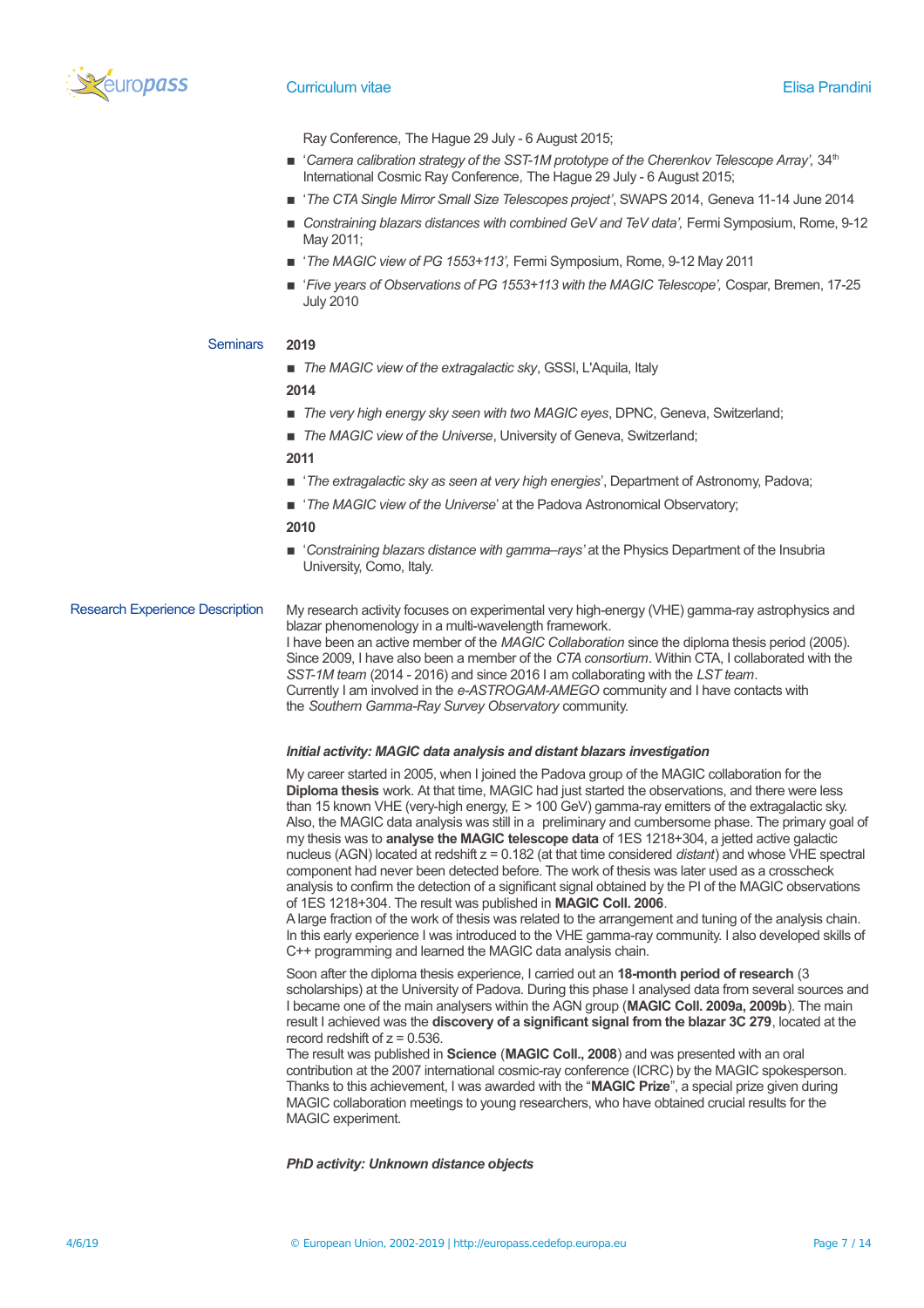

In 2008 I started my **3 years Ph.D.** work at the Physics Department in Padova focused on the study of unknown/uncertain distance AGNs. The work was divided into an experimental and a phenomenological part.

The *experimental part* of my PhD thesis was carried out as a member of the MAGIC collaboration and was mostly devoted to the **analysis and interpretation of VHE gamma-ray data** collected with the MAGIC telescopes. I conducted a detailed study of VHE γ–ray emission from two AGNs observed with MAGIC, namely PG 1553+113 and PKS 1424+240. Both sources have unknown redshift, meaning that their distance could not be determined with standard methods (optical spectroscopy) due to the characteristics of the emission.

I analysed three years of PG 1553+113 MAGIC data (from 2007 to 2010). In order to model the overall non-thermal emission from the source, I collected the multi-wavelength archival data and built the spectral energy distribution. The emission was then modelled with the state-of-the-art 'synchrotron self-Compton' model. The results of this work were **published in ApJ** (**MAGIC Coll. 2012**, EP corresponding author). I presented the preliminary results of the study at the 2009 ICRC Conference with an oral contribution. In 2011, I presented the final results with two posters at the Fermi Symposium and COSPAR conference, respectively.

Concerning the other source observed with the MAGIC telescopes and analysed in detail, PKS 1424+240, I was involved in the detection of VHE gamma-ray signal, in Spring 2009. The preliminary results were presented in 2011 at the ICRC conference. In analogy with the work done for PG 1553+113, I have collected the overall spectral energy distribution of the source and modelled its emission. In this case a more sophisticated model had to be used in order to take into account the variability timescale of different electromagnetic bands. The results were **published in A&A (MAGIC Coll. 2014**, EP corresponding author).

The *phenomenological part* of my Ph.D. work was done in collaboration with three INAF researchers. As main result I developed a **method to infer the distance of AGNs from their gamma-ray spectra**. It is based on the comparison between the VHE gamma-ray spectrum with that at lower energy (E < 100 GeV) and profits by the interaction of VHE photons with the extragalactic background light (EBL). The method was **published in MNRAS Letter** (**Prandini et al. 2010**). In order to disseminate this new technique to a vast audience, I presented the study at several conferences, namely: "Congresso della Società Italiana di Fisica", Pisa, 2009 (oral contribution, **second prize for best communication**); "SciNeGHE", Trieste, 2010 (oral contribution); "Cosmic Radiation Field workshop" Hamburg 2010 (oral contribution); "Fermi symposium", Rome, 2011 (poster).

The proposed method has been used several times to infer the distance of unknown redshift blazars, and in December 2018 this publication counts 45 citations.

During the Ph.D. period I have also performed two **data-taking shifts** at the MAGIC site (1 month and 3 weeks, respectively), improving my hardware knowledge. In the second shift I was **deputy shift leader**. In 2015 I have done another shorter shift (10 days) as deputy shift leader.

Starting from this period of my career, I have dedicated a significant fraction of time to **outreach activities**, mainly addressed to secondary school students. Together with a small group of researchers, in 2009 and 2010 I have ideated and realised two MAGIC schools in La Palma addressed to secondary school students.

### *PostDoc Activity: multi-wavelength and multi-messenger approach to extragalactic jet investigation*

After the Ph.D., I have continued the study of the method developed for inferring the distance of AGNs with a **6 months scholarship** and a **12 months PostDoc position** at the Physics and Astronomy Department of the University of Padova.

I applied it to new sources (with unknown distance) discovered in both the TeV and GeV domains. I **published a work in A&A** on this issue reporting the distance of the source PKS 0447-439 (**Prandini et al. 2012**). The method was extensively applied to other MAGIC AGNs (**MAGIC Coll. 2014, 2015, 2016, 2018a, 2018b**), and very recently it was crucial for the early determination of the redshift of the **"neutrino AGN"** (**IceCube Coll. et al. 2018**).

In 2011 I was **PI of a MAGIC proposal** targeting the re-observation of three sources discovered at TeV energies whose spectra were scarcely determined, namely 1ES 0806+524, 1ES 0502+675, and 1ES 1011+496. The data were analysed and published by Dr Cornelia Shultz, as part of her Ph.D. thesis that I advised as co-supervisor (**MAGIC Coll, 2015**; **MAGIC Coll 2016**).

From February to June 2012 I was **PI of an extraordinary multi-wavelength campaign** on PG 1553+113. It involved several instruments from radio to gamma rays, namely: Metsähovi (37GHz), OVRO (16GHz), REM (infrared), KVA (optical), Liverpool (optical polarisation), Swift/UVOT (UV), Swift/XRT (X-rays) and *Fermi-*LAT (gamma rays). Very remarkably, a fast analysis of February 2012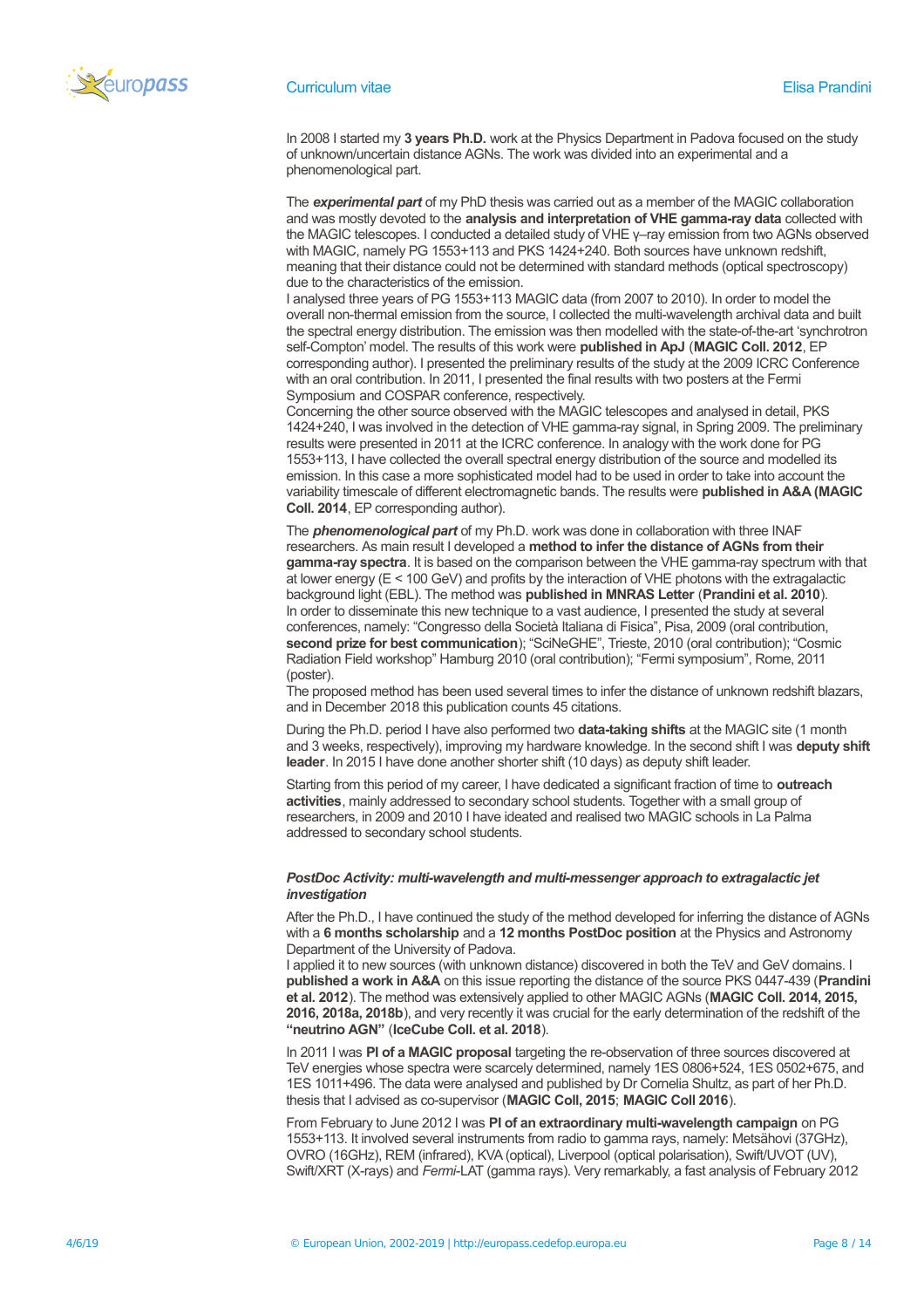

#### **Curriculum vitae Elisa Prandini** Curriculum vitae Elisa Prandini Curriculum vitae Elisa Prandini

data revealed that the source was in a peculiar emission state at VHE gamma rays. An Astronomical Telegram was sent to fast alert the astronomical community. I obtained Swift ToO strictly simultaneous observations and I coordinated the campaign in order to get as more and simultaneous data as possible at all wavebands. This resulted in a very important **publication in ApJ** (**MAGIC Coll. 2015**, EP corresponding author). Starting from this period, I have participated to several proposals of optical polarisation monitoring with the TNG and NOT telescopes.

PG 1553+113 is now subject of an intense multi-wavelength and multi-epoch observational campaign coordinated by A. Stamerra (SNS Pisa) and myself, as it is the first blazar that shows a hint of periodical emission (Fermi Coll. 2015). I am currently **coordinating a multi-wavelength team** involving scientists working for different telescopes for the study of the long-term periodicity of the broadband emission of this source. I have presented the preliminary results at the 2015 ICRC conference and at the 6<sup>th</sup> Fermi Symposium with two poster contributions. This is one of the highlight results of MAGIC and has been often presented in the MAGIC telescopes reports in several meetings (e.g. '*Blazars at all cosmic epochs*', Turin June 2018). A publication on this project is currently in preparation (EP corr. author).

From December 2013 to the end of April 2014 I spent **five months as PostDoc** at the Physics Department of the University of Geneva working for the CTA group of Prof. Montaruli as Post Doc fellow. During this period I have carried out laboratory measurements for the **characterisation of a new kind of photo-sensors**. With this work I have acquired new competences in hardware and electronics. I have presented the outcome of our measurements at the "2nd SiPM Advanced Workshop", held in Geneva in April 2014. The work has been recently published in **Heller et al. (2017)**. Thanks to this work, I have joined the Swiss CTA group that includes the Physics and Astronomy Departments of the University of Geneva and the ETH of Zurich. The team is strongly involved in the construction of the prototype of the small size telescopes (SSTs) of CTA.

From May 2014 to April 2016 I was awarded a **24 months Swiss National Science Foundation grant** and I worked at the Department of Astronomy of the University of Geneva on the development of a new imaging technique for the MAGIC telescopes and CTA observatory. In this period I have consolidated my programming skills. I have presented the preliminary results of this study at the ICRC conference in August 2015 and are now published in **Da Vela et al. (2018)**.

As scientific part of this work, I have investigated the topic of extreme blazars and I was **PI of a successful MAGIC proposal** of observation.

Inside the CTA group, I have worked in strict collaboration with the groups of T. Montaruli (Physics Department) and R. Walter (Astronomy Department) of the University of Geneva. I have been in charge of the feasibility study of muons as calibrators of the SST-1M (presented at the ICRC conference in August 2015). In the last months of grant I was more involved in the SST-1M camera calibration group, and I was for several months responsible for this task in the SST-1M team (ICRC conference, August 2015).

From July 2016 to October 2018 I was **senior PostDoc fellow** at the University of Padova, with a grant on "extreme blazars as astrophysical and astro-particle probes".

My main activity in the last two years has been focussed on the extreme blazar case in MAGIC, CTA, and other future experiments (e-ASTROGAM and SGSO).

I have been **PI of the 'Extreme blazar hunting' observation campaign** with MAGIC in 2017 and 2018. Major result of the campaign is the detection of new TeV-emitting AGNs and the study of their multi-wavelength properties (MAGIC Coll. in prep., EP corr. author). I have presented the preliminary results at the "Texas Symposium", Cape Town December 2017 (oral contribution), and at the "15th MAGIC Symposium", La Palma, June 2018. In January 2019 I have organized and chaired a conference on eXtreme blazars in Padova titled *eXtreme19*.

I am also actively participating to a paper for the CTA consortium that explores the expected CTA capabilities in performing population studies of extragalactic objects. Moreover, in the last year I have collaborated with a group of Brazilian scientists on a paper (**Arsioli et al. MNRAS 2018**) which includes a study on extreme blazars.

This PostDoc fellowship, thanks to a large number of synergies that extreme blazars have on different astrophysical and astro-particle topics, gave me the unique possibility to establish important connections with many scientists working in different but correlated fields, such as X-ray astronomy (Dr Filippo D'Ammando was guest in our group in January 2016), radio astronomy (Dr Talvikki Hovatta was guest in our group in November 2017), and theory of particle acceleration in astrophysical jets (Prof. Katsuaki Asano was visiting scientist in our group for one month, in June 2018). Moreover, very recently I have participated to the *e-ASTROGAM* **white book** with a contribution on extreme blazars. I am currently contributing to a white book on a possible future experiment dubbed *Southern Gamma Ray Observatory*.

From November 2014 to the beginning of July 2018 I was **convener of the extragalactic working group of MAGIC**. Besides coordinating several activities, such as monthly group meetings, regular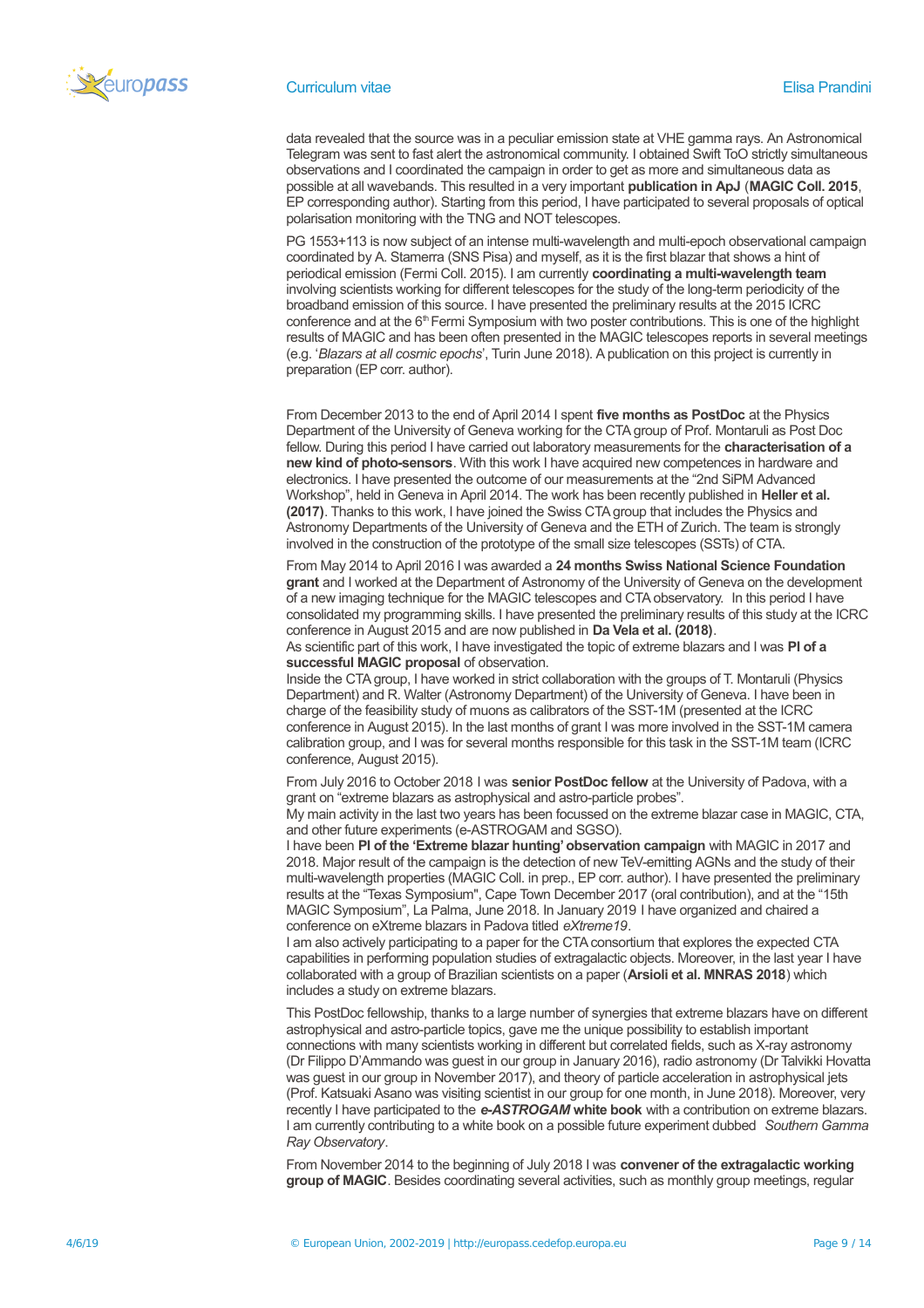

#### **Curriculum vitae Elisa Prandini** Curriculum vitae Elisa Prandini Curriculum vitae Elisa Prandini

small group meetings, and bi-annual in-person meetings, I have supervised a large number of projects and papers. During this period, I have been invited in conferences to represent the MAGIC Collaboration ("Solvay workshop", Bruxelles, January 2018; "Congresso SIF", Trento, September 2017). This responsibility allowed me to reach an established role in the TeV community, as can be inferred from the invited review talk that I gave at the conference "Rencontres de Moriond" in January 2017. I am currently among the **contributors of a book** titled "Advances in Very High Energy Astrophysics", that will be published by World Scientific. In November 2018, I have **authored a Perspective on the Journal Science** commenting the latest work of the *Fermi*-LAT collaboration (Science, 30 November 2018).

More recently I have been involved in the LST science case (the Large Size Telescope of CTA, with an INFN contribution) and I am the **convener of the INFN-CTA Physics working group**.

From November 2018, I am working in the framework of new-born **multi-messenger network** focusing on blazar electromagnetic activity and its relation with cosmic rays and neutrinos. First I spent 7 months as post doc at the Padova University and now I am **MSC fellow at the Osservatorio Astronomico di Padova**. My project, titled "*CatNET: probing cosmic accelerators with a telescope network*", aims at the characterisation of the jet of particles in radio-loud AGNs via coordinated multiwavelength campaigns on two bright targets (PG 1553+113 and 1ES 1959+650). In the near future, I plan to investigate the long-standing problem of active galaxies evolution and its relation with the blazar sequence, starting from the blazar case.

To conclude, I am an expert member of the VHE gamma-ray community, in particular in the field of observational, multi-wavelength and multi-messenger extragalactic astrophysics.

- Bibliometrics Data **Exercise Exercise** Number of peer reviewed papers: 170
	- Number of citations: 10671
	- Citations per paper (average): 62.8
	- $\blacksquare$  h-index: 56

(from INSPIRE, 04/06/2019)

# Most Relevant Programs as<br>Principal Investigator

- **P** PI of SiFAP2 observing proposal (run2, July 2019) *"Probing the multi-messenger potential of the blazar 1ES 1959+650 with striclty simultaneous broad-band data"*
- PI of 17 *Swift* ToO requests for coordinated observation of interesting AGNs with MAGIC 2012– 2019
- PI (Theory) of MAGIC observing proposal (Cycle XIV) "*Extreme blazars hunting*"
- PI of MAGIC observing proposal (Cycle XIII) "*Extreme blazars hunting*"
- PI (Theory) of MAGIC observing proposal (Cycle XIII) "*Deep observation of Extreme High Synchrotron peak BL Lac object: 1ES 2037+521*"
- PI of MAGIC observing proposal (Cycle XII) "*Extreme blazars hunting*"
- PI of MAGIC observing proposal (Cycle XI) "*Extreme blazars hunting*"
- PI (Theory) of MAGIC observing proposal (Cycle X) "*EHBL source hunting*"
- PI of MAGIC observing proposal (Cycle VII) "*Multiwavelength monitoring of the known AGN: PG 1553+113 and 3C 66A/B*"
- PI of MAGIC observing proposal (Cycle VI) "*Spectral study of TeV blazars*"
- Backup responsible and Co-I of MAGIC observing proposal (Cycle XIV) "*Regular monitoring of the bright gamma-ray quasi-periodic blazar PG 1553+113*"
- Backup responsible and Co-I of MAGIC observing proposal (Cycle XIII) "*Regular monitoring of the gamma-ray quasi-periodic blazar PG 1553+113*"
- Backup responsible and Co-I of MAGIC observing proposal (Cycle XII) "Catching the high state of *the periodic modulation of PG 1553+113*"
- Backup responsible and Co-I of MAGIC observing proposal (Cycle XI) "*Unveiling the origin of the variability in PG 1553+113*"
- Backup responsible and Co-I of MAGIC observing proposal (Cycle X) "*The gamma-ray periodicity of PG1553+113: a possible probe of a system of binary supermassive black-holes*"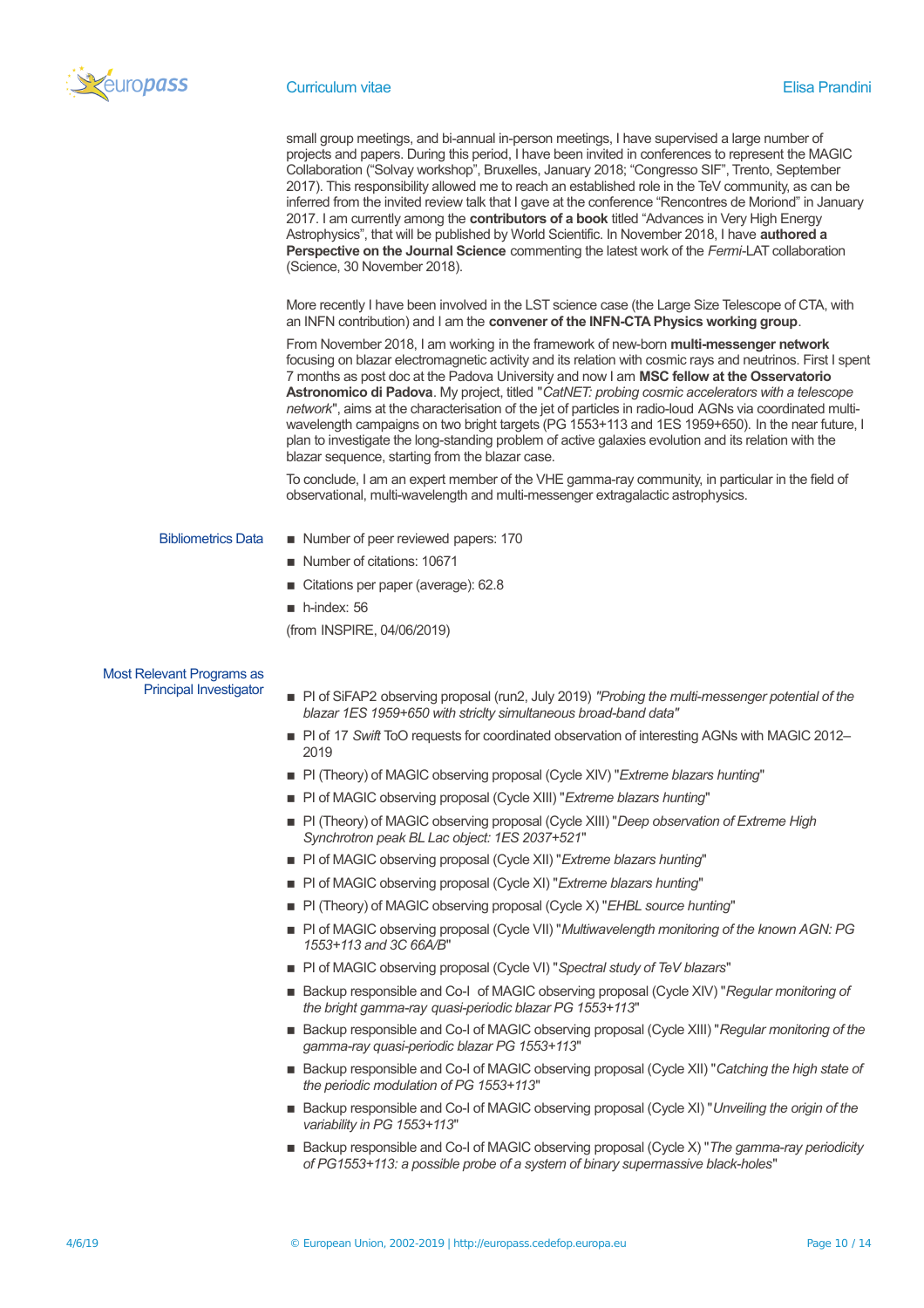

- Co-I of MAGIC observing proposal (Cycle XIV) "*Spectral and temporal evolution of 1ES 1959+650 using MAGIC and multiwavelength instruments*"
- Co-I of MAGIC observing proposal (Cycle XIV) "Observations of a candidate neutrino *emitting blazar: TXS 0506+05*6"
- Co-I of MAGIC observing proposal (Cycle XIV) "4C+41.11: a weird LBL"
- Co-I of MAGIC observing proposal (Cycle XIV) "*ToO observations of aring AGNs based on optical, X-ray and gamma-ray triggers*"
- Co-I of MAGIC observing proposal (Cycle XIII) "Connection between the optical polarization *rotations and VHE flares*"
- Co-I of MAGIC observing proposal (Cycle XIII) "*MWL monitoring observations of the blazar TXS 0509+054*"
- Co-I of MAGIC observing proposal (Cycle XIII) "*ToO observations of aring AGNs based on optical, X-ray and gamma-ray triggers*"
- Co-I of MAGIC observing proposal (Cycle XII) "*Follow up of HAWC transient hotspots*"
- Co-I of MAGIC observing proposal (Cycle XI) "Follow up of HAWC transient hotspots"
- Co-I of MAGIC observing proposal (Cycle X) "*Follow up of HAWC transient hotspots*"
- Co-I of MAGIC observing proposal (Cycle VIII) "*Multiwavelength monitoring of the BL Lac PG1553+113*"
- Co-I of MAGIC observing proposal (Cycle VIII) "*MWL observation of 3C 66A*"
- Co-I of MEDICINA observing proposal (2018 second semester) "Monitoring the periodic gamma*ray blazar PG 1553+113*"
- Co-I of MEDICINA observing proposal (2018 first semester) "*Monitoring the periodic gamma-ray blazar PG 1553+113*"
- Co-I of MEDICINA observing proposal (2017 second semester) "*Monitoring the maximum of the periodic gamma-ray blazar PG 1553+113*"
- Co-I of MEDICINA observing proposal (2017 first semester) "Monitoring the maximum of the *periodic gamma-ray blazar PG 1553+113*"
- Co-I of the NOT observing proposal (P55) "*Polarimetric monitoring of MAGIC blazars*"
- Co-I of the TNG observing proposal (AOT33) "*Continuous polarimetric monitoring of blazars*"
- Co-I of the NOT observing proposal (P52) "Polarimetric monitoring of MAGIC blazars"

### Outreach Activity Since 2015 I am a member of the **MAGIC Public Outreach group**, whose main activities involve MAGIC telescopes in the social networks, support in the Press Release of important results of the collaboration, take care of the maintenance of the MAGIC webpage.

#### **Public conferences**

- '*Multimessenger Astronomy*', Collegio Don Mazza, Padova, September **2018**; 'La Scienza in un Bicchiere', Castelfranco Veneto, 13 December **2018**; at the Astronomical Observatory, Mantova, 10 May **2019**; 'Pint of Science', Padova, 22 May **2019**
- 'MAGIC, a window on the Universe', at the Astronomical Observatory of Trento, June **2010**, and Mantova, January **2010**;
- '*The thermal history of the Universe*' at the Astronomical Observatory, Mantova, 15 April **2011**;
- '*Black holes: when the truth exceeds the fantasy'* at the Astronomical Observatory, Mantova, 23 March **2012**;
- '*The mysterious cosmic rays*', Palazzo Cavalli, Padova, 27 April **2018**; Astronomical Observatory, Mantova, 07 March **2014**;
- *'The Active Galactic Nuclei',* Astronomical Observatory, Mantova, 10 April **2015**;
- '*Gamma rays: a window on the Universe*', MantovaScienza **2016**, Mantova, 25 November **2016**; Ponte Sotto le stelle, Ponte Valtellina, 14 October **2017**; Astronomical Observatory, Mantova, 16 March **2018**; Planetarium, Padova, 31 May **2018**;
- '*A black hole under the lens*', at the Astronomical Observatory, Mantova, 30 March **2017**;
- **Seminars for secondary schools**
- '*Gamma rays: a window on the Universe*': Mantova, 8 April **2015**, Treviso, 9 April 2011; Vicenza, 11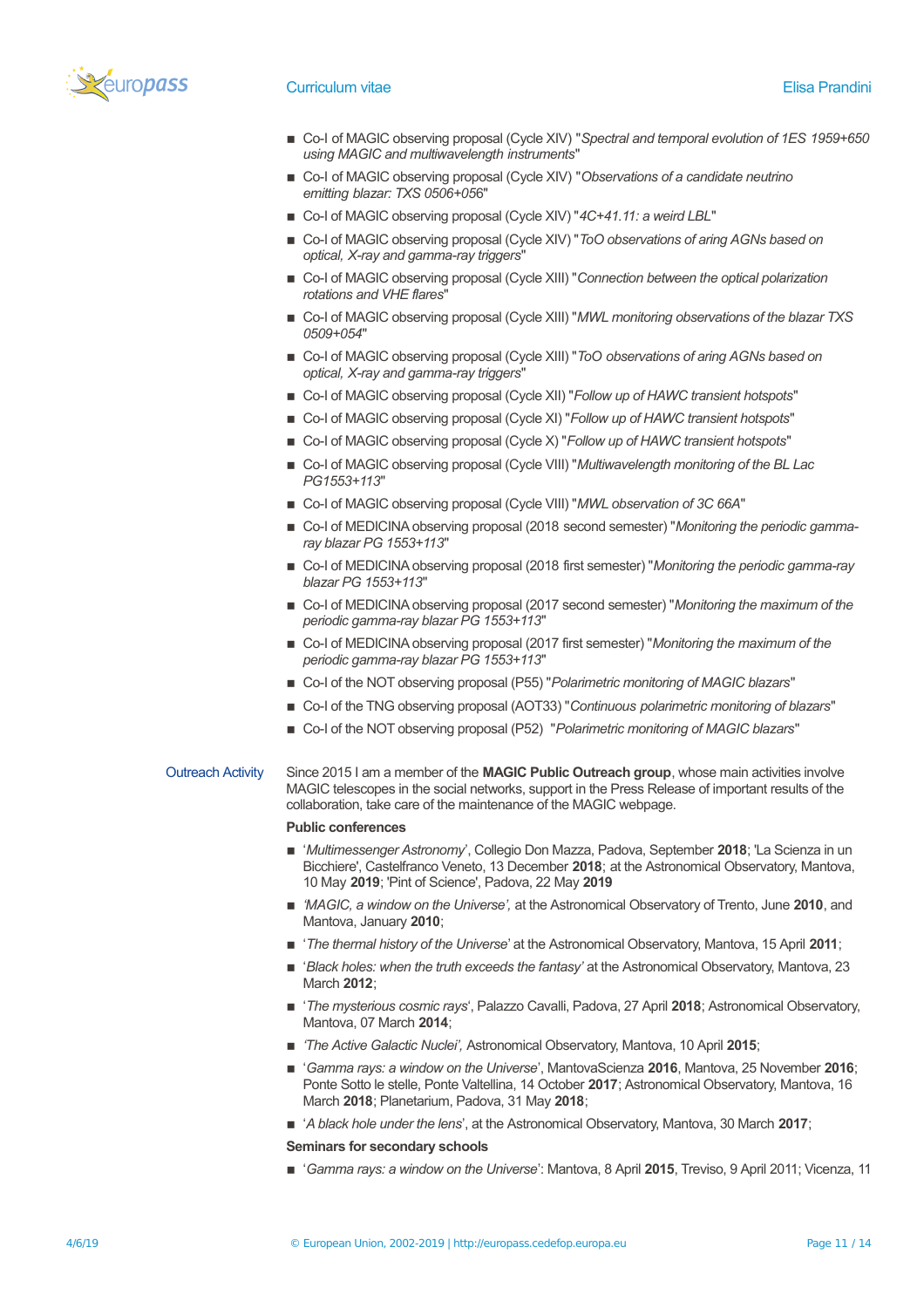

February **2011**; Mantova, November **2009**; Verona, January **2009**;

- '*The astro-particle Physics'*, Padova, April **2011**;
- '*Which sources (and telescopes) for cosmic rays?*', Padova, Cosmic Ray Day, 30 November **2017**

### **Scientific guide**

- **2007** Physics museum, Padova
- 2007 I.N.F.N. Laboratories in Legnaro, Padova

### **Interacting Seminars at Kinder Gardens**

- 2017 Scuola dell'infanzia di Piazzola sul Brenta, Padova
- 2017 Scuola dell'Infanzia Fornasari, Padova;
- 2016 Ecole maternelle de St Genis Pouilly;

#### **Tutoring**

- **June 2017 February 2019**: tutor of three secondary school students that are collaborating, as part of an agreement between our University and secondary schools, to design the logo and poster of the conference held in Padova in January 2019.
- **E** November 2018: tutor at the International Cosmic Day
- **In summer 2009** I have taken part to the project MAGIC Outreach. In particular, in 2009 and 2010 I have coordinated as scientific tutor a group of eight students during a stage at the MAGIC site, in La Palma. In **2010**, we have conceived an extension of this experience addressed to a larger number of people (i.e. students and their teachers), named MAGIC-D. In Spring **2012**, I have collaborated with the Udine University for the organisation of a stage for bachelor students at La Palma.

### **Activities for the Centenary of the cosmic rays discovery**

In **2012**, together with four colleagues of the Physics Department of the University of Padova, I have organised a series of outreach **events** to celebrate the **centenary of cosmic ray discovery**, namely we have:

- re-printed the book done by Bruno Rossi "L'enigma dei raggi cosmici";
- $\blacksquare$  organised a public conference in the center of Padova;
- $\blacksquare$  organised an exhibition at the entrance of the Physics department on the history of cosmic ray detection;
- organised a context for secondary school students on comic rays.

### Other Attendances **Other Attendances**

- 1<sup>st</sup> CTA Symposium, Bologna, May 2019
- INFN physics with CTA, Bari, February, 2018, Talk on *Extragalactic Physics: From MAGIC to CTA;*
- LST meeting, Udine, 9 February, 2017, Talk on *EBL studies with the LST and early extragalactic science;*
- **5th LATTES meeting, Padova, 16-17 October, 2017, Talk on Strength and Weaknesses at the** *Extragalactic Southern Sky;*
- 2nd e-ASTROGAM Workshop, joint to AMEGO Workshop: towards a White Book on MeV Gamma-ray Astrophysics, Padova, 13-14 October 2017;
- CTA General Meeting, Catania, 22-26 September 2014, Talk on *Muon rings with SST-1M*;
- **EXTA General Meeting, Munich, 7-11 April 2014, Talk on** *Characterisation of hexagonal MPPCs***;**
- **THE CTA extragalactic and fundamental physics science key program meeting, Munich 10-11 February** 2014, Talk on *EBL and IGMF report*;
- 7<sup>th</sup> SST meeting in Geneva, 16-18 December 2013;
- CTA Consortium General Meeting, Amsterdam, 14-18 May 2012;
- 40<sup>th</sup> Saas-Fee Course, Les Diablerets, Swiss, 15-20 March 2010;
- Novicosmo09 PhD school, Rabats, Croatia, 20-30 September 2009;
- Accretion and Ejection in AGN: a Global View, Como, Italy, 22-26 June 2009;
- 6<sup>th</sup> SciNeGHE, Abano Terme (Padova), Italy, 8-10 October 2008;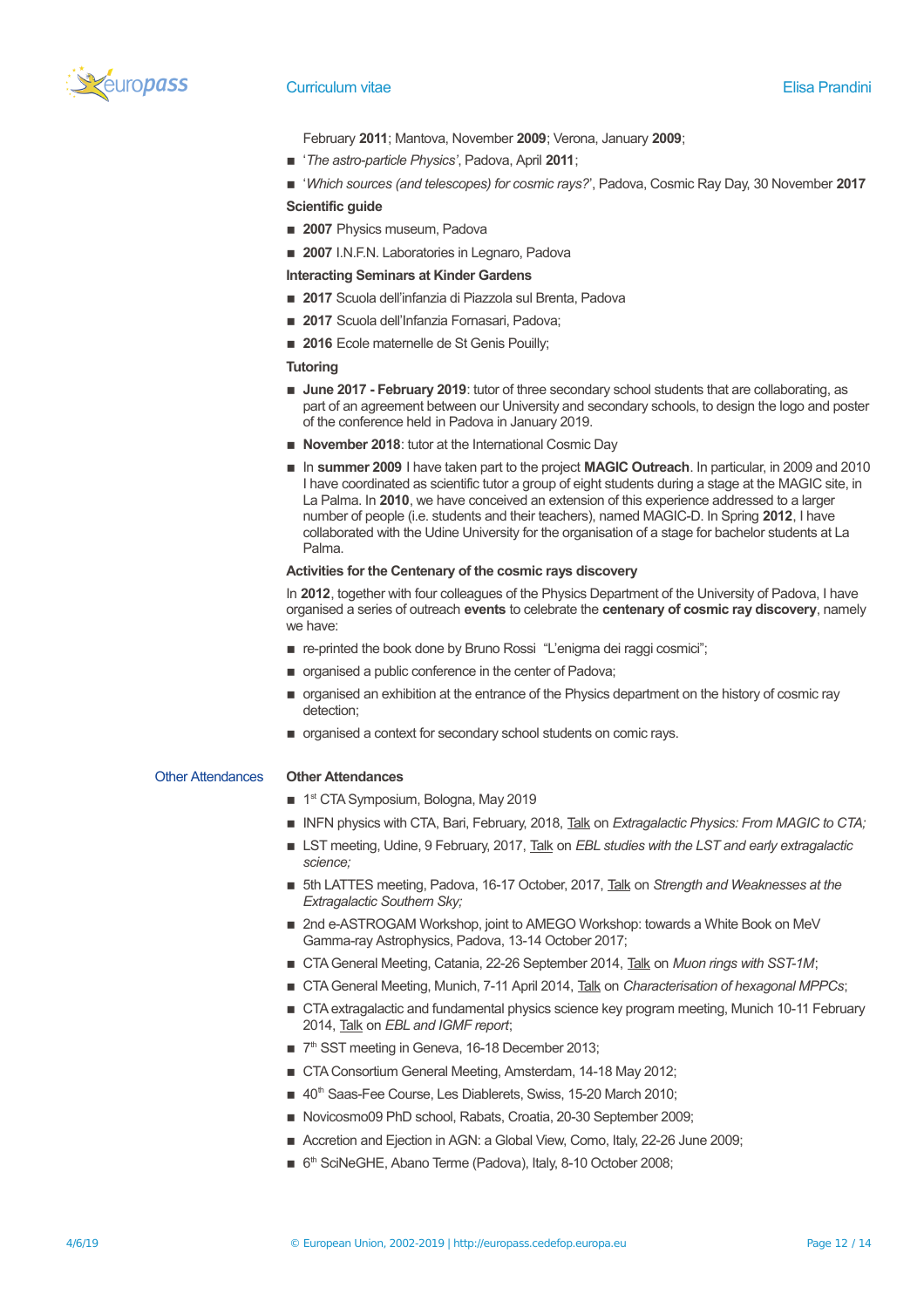

- 5<sup>th</sup> Science Agile workshop, Rome, 12-13 June 2008;
- 30<sup>th</sup> International Cosmic Ray Conference, Merida, Mexico, 3-11 July 2007;

Moreover, starting from fall 2005 I have participated to almost all the general meetings and Extragalactic Physics Working Group meetings of the MAGIC collaboration.

- Selected Publications **■** *Measurement of the Extragalactic Background Light using MAGIC and Fermi-LAT gamma-ray observations of blazars up to z = 1,* MAGIC Collaboration, **MNRAS** 486 (2019) 3
	- **E** Searching for extreme blazars among Swift-BAT sources, L. Foffano, E. Prandini, A. Franceschini, S. Paiano, **MNRAS** 486 (2019) 2
	- *Clues from gamma rays on the history of star birth,* E. Prandini, **Science**, 362 (2018) 6418
	- *Multimessenger observations of a flaring blazar coincident with high-energy neutrino IceCube-170922A,* IceCube Collaboration, Fermi-LAT, MAGIC, AGILE, ASAS-SN, HAWC, H.E.S.S., INTEGRAL, Kanata, Kiso, Kapteyn, Liverpool Telescope, Subaru, Swift/NuSTAR, VERITAS, and VLA/17B-403 teams **Science** 361 (2018)
	- *Extreme & High Synchrotron Peaked Blazars at the limit of Fermi-LAT detectability: the γ-ray spectrum of 1BIGB sources,* B. Arsioli, U. Barres De Almeida, E. Prandini, B. Fraga, and L. Foffano, **MNRAS** 480 (2018) 2
	- *The broad-band properties of the intermediate synchrotron peaked BL Lac S2 0109+22 from radio to VHE gamma rays,* MAGIC Collaboration et al., **MNRAS** 480 (2018) 1
	- *Multi-wavelength characterization of the blazar S5 0716+714 during an unprecedented outburst phase*, MAGIC Collaboration et al., **A&A** 619 (2018) A45
	- **Example 3 In all of the IACT angular acceptance and Point Spread Function, Da Vela, P.; Stamerra, A.;** Neronov, A.; Prandini, E.; Konno, Y.; Sitarek, J., **Astrop. Phys** 98 (2018) 1
	- **An innovative silicon photomultiplier digitizing camera for gamma-ray astronomy, M.Heller,** E. jr Schioppa, A. Porcelli, I. Troyano Pujadas, K. Zietara, D. della Volpe, T. Montaruli, F. Cadoux, Y. Favre, J. A. Aguilar, A. Christov, E. Prandini, et al. **The European Physical Journal C** 77 (2017) 47
	- *Investigating the peculiar emission from the new VHE gamma-ray source H1722+119* (MAGIC Coll) **MNRAS** 459 (2016) 3271
	- *Insights into the emission of the blazar 1ES 1011+496 through unprecedented broadband observations during 2011 and 2012* (MAGIC Coll) **A&A** 591 (2016) 10
	- *Probing the very-high-energy gamma-ray spectral curvature in the blazar PG 1553+113 with the MAGIC telescopes*, MAGIC collaboration, D'Ammando et al.; Fermi-LAT collaboration, Lähteenmäki et al. **MNRAS** 450 (2015) 4399
	- *MAGIC detection of short-term variability of the high-peaked BL Lac object 1ES 0806+524, Aleksic* et al. *(*MAGIC coll.), **MNRAS** 451, 5258-5269 (2015)
	- *Discovery of very high energy gamma-ray emission from the blazar 1ES 0033+595 by the MAGIC telescopes,* Aleksić et al. *(*MAGIC coll.), **MNRAS** 446 (2015) 217
	- *First broadband characterization and redshift determination of the VHE blazar MAGIC J2001+439*, Aleksić et al. *(*MAGIC coll.), **A&A** 572 (2014) 121
	- *MAGIC long-term study of the distant TeV blazar PKS 1424+240 in a multiwavelength context* Aleksić et al. *(*MAGIC coll.), **A&A** 567 (2014) 135
	- **Estimating the redshift of PKS 0447-439 through its GeV-TeV emission, E. Prandini, G. Bonnoli, F.** Tavecchio, **Astron. Astrophys.** 543 (2012)
	- *MAGIC discovery of VHE emission from the FSRQ PKS 1222+21 J.* Aleksic et al., (MAGIC Coll), **ApJ** 730 (2011) L8
	- *PG 1553+113: Five Years of Observations with MAGIC, Aleksić et al. (MAGIC Coll) ApJ 748* (2012) 46
	- *Constraining blazar distances with combined Fermi and TeV data: an empirical approach*, E. Prandini, G. Bonnoli, L. Maraschi, M. Mariotti, F. Tavecchio, **MNRAS Letter** 405 (2010) L76-L80
	- *Blazars distance indications from VHE γ-rays observations, E. Prandini for the MAGIC* Collaboration, Il **Nuovo Cimento B** (2010) 125, 5-6
	- Simultaneous multi-frequency observation of the unknown redshift blazar PG 1553+113in March-*April 2008* J. Aleksic et al. (MAGIC Coll)., **A&A** 515 (2010) A76
	- *Discovery of Very High Energy gamma-rays from the blazar S5 0716+714 H.* Anderhub et al.,